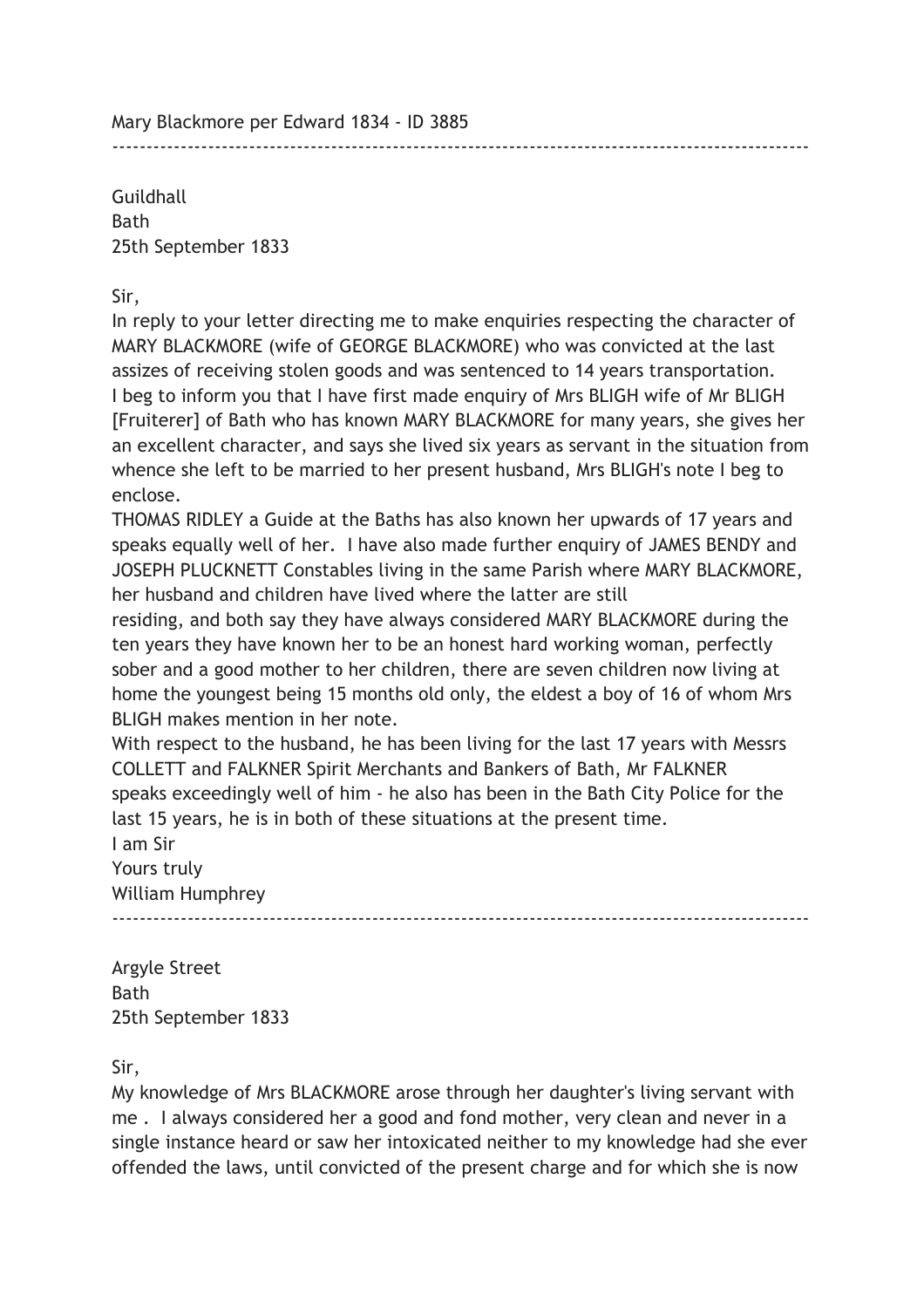suffering. I have been to see her children, seven of them at home the eldest boy just apprenticed after getting up at six in the morning until 7 at night he stays up till 12 or 1 in the morning to wash and clean for his little brothers and sisters what I have stated is from charity and is the truth.

Mrs BLACKMORE is no acquaintance of mine further than above stated. I am Sir Your very respectfully

H Bligh

------------------------------------------------------------------------------------------------------

Ilchester Gaol 27th September 1833

Dear Sir,

I beg to enclose the answers I have received from Bath respecting the character of MARY BLACKMORE a transport in this gaol. And am Dear Sir Your very respectfully William Hardy To J H Capper Esq

 $-$ 

Norwich 11 October

Dear Lamb,

I cant make any report about the case of Mrs BLACKMORE til I return to town next week when I will look at my notes and give you my opinion about her. My present impression is that it was a bad case of receiving which I think is a hard offence. Believe me Your faithfully [ E M]Haldison ------------------------------------------------------------------------------------------------------

Whitehall 8th October 1833

Sir,

I am directed by Viscount Melbourne to transmit for your perusal, the enclosed Petition and other documents in favour of MARY BLACKMORE who was convicted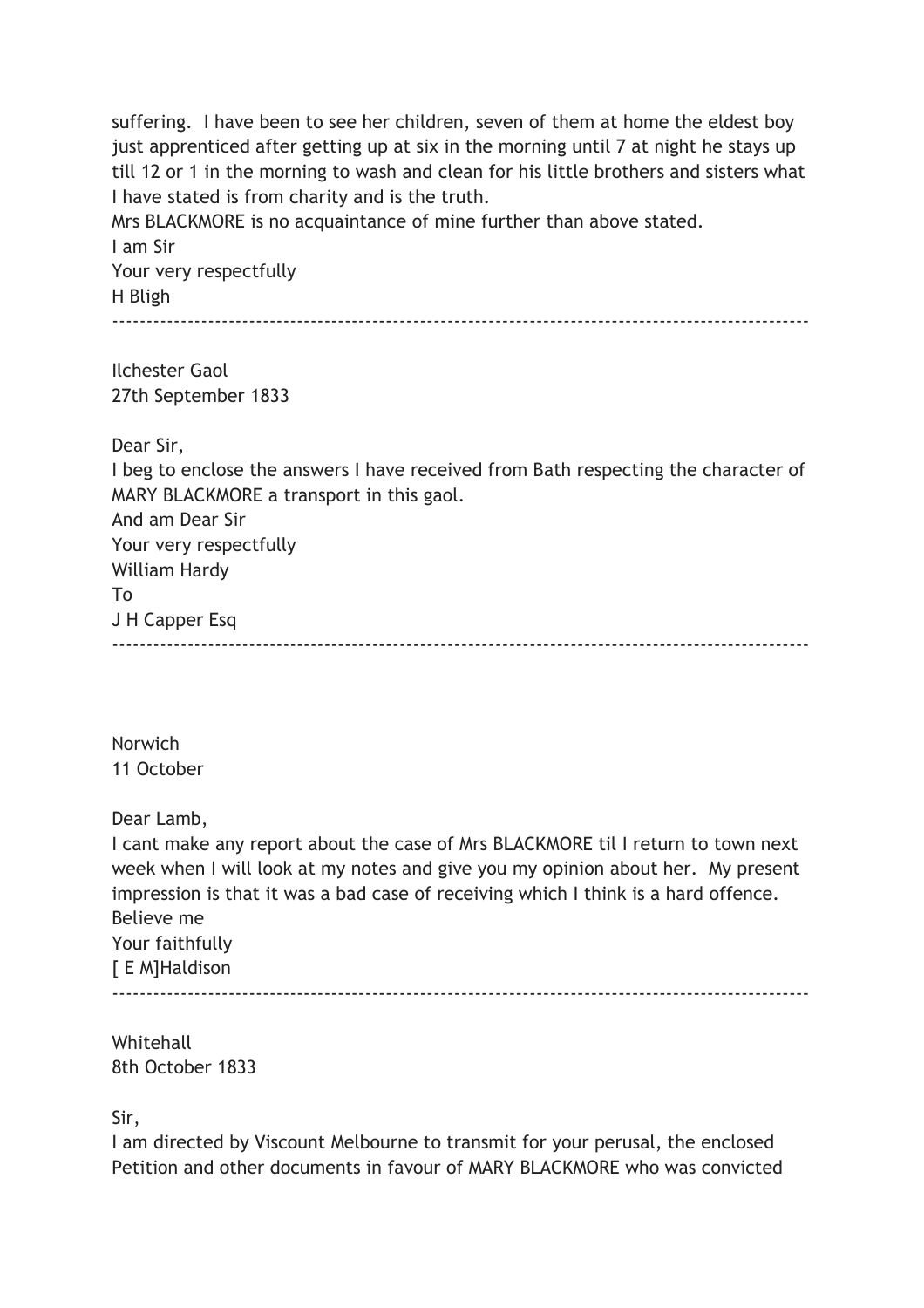before you at the last Assizes for the County of Somerset of receiving stolen goods and sentenced to fourteen years transportation. I am to request that you with favour his Lordship with your observations and opinion on the case. I have the honour to be Sir Your most humble and obedient servant G Lamb ------------------------------------------------------------------------------------------------------

9 Park Crescent 5th November 1833

# Dear Phillips

I sent you the papers in this case The circumstances as appearing on my notes of the trial were simply that MARY BLACKMORE was the receiver of goods which her daughter, a child of tender years, had stolen from her Mistress, and that she had so received them with full knowledge of the felony.

I thought the crime a bad one and deserving to be marked with severe punishment and therefore impressed the punishment of transportation for the years.

If Lord Melborne takes a more lenient view of the case I can have [ ] other feeling than satisfaction that Mrs BLACKMORE meets with a more favourable judge. But at present I think I see no reason to alter my opinion although I greatly respect the suffering which her punishment will cause to her innocent husband and family.

I am yours E [Alderman] ------------------------------------------------------------------------------------------------------

To the Right Honourable Lord Viscount Melbourne His Majesty's Principle Secretary of State for the Home Department.

The humble Petition of MARY BLACKMORE wife of GEORGE BLACKMORE of the city of Bath now a prisoner confined in His Majesty's gaol at Ilchester in the County of Somerset. Under sentence of transportation for 14 years.

# Sheweth

That your Petitioner was convicted at the Somerset Assizes held at Bridgewater on the 6th August last before Sir E H ALDVISION Knight one of His Majesty's Judges for knowing receiving stolen goods, from her daughter ANNE BLACKMORE (aged fourteen) the property of Mr HENRY HACKMAN of the City of Bath her dresser to the amount of Ten Shillings and for which offence your Petitioner was sentenced to be transported for fourteen years and your Petitioners daughter was sentenced to three months imprisonment.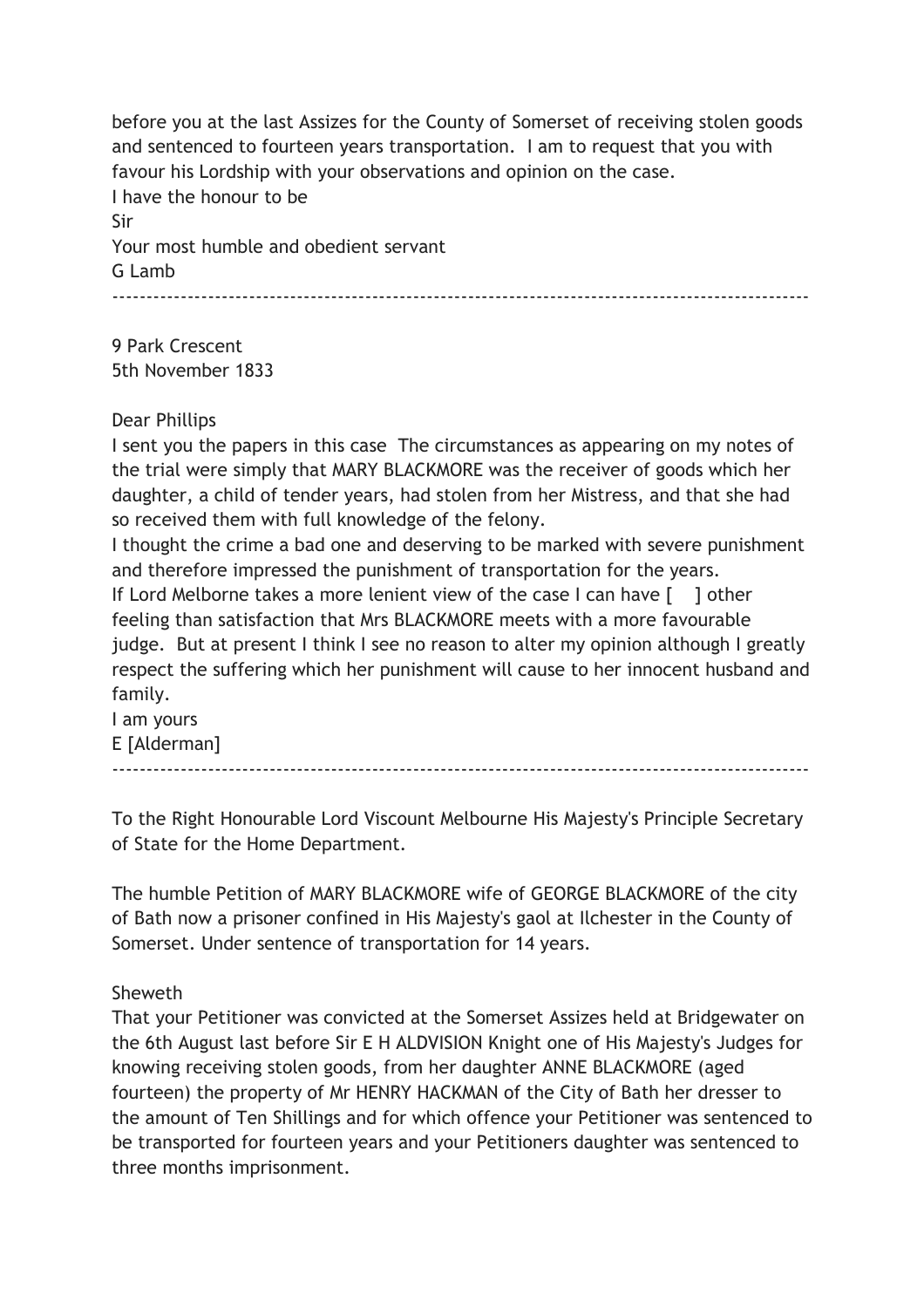Your Petitioner humble submits the following circumstances to your Lordships notice which if substantiated she prays may be received in mitigation of the heavy sentence passed upon your Petitioner and that your Lordship will be pleased to recommend your Petitioners case to the merciful consideration of His Most Gracious Majesty.

# First

That your petitioner never was committed or ever suspected of any offence against the Laws of her country until the above transaction.

### Second

That the goods before mentioned were brought home by her daughter who was a servant in the house of Mr Stock[ ] employ who told her that her Mistress had given them to her.

# **Third**

That your petitioner is the wife of GEORGE BLACKMORE of the City of Bath who has been in the employ of Messrs Collett and Falkners of the said city wine merchant for the last seventeen years and upwards as a Porter and by whom he has a family of eight small children, the eldest being the girl above mentioned aged Fourteen years, the youngest aged about twelve months.. That your petitioner hitherto was employed in conducting the domestic concerns of herself and family and was supported from the earnings of her husband, and her character until the above unfortunate occurrence was above suspicion. That your petitioner humble hopes your Lordship will be pleased to recommend her deplorable case to the merciful; consideration of His Most Gracious Majesty so as to mitigate her sentence as your Lordship acting under the advice of His Most Gracious Majesty's Privy Counsel may be please to recommend.

Your Petitioner begs leave to submit the following respectable names hereunder written, being resident Tradesmen and Housekeepers of the City of Bath in confirmation of the above.

And your Petitioner as in duty bound will ever pray.

Henry Stockman Elizabeth Bligh James Bishop Robert Tothill And another 12 signatures.

MARY BLACKMORE SOMERSET 1833 RECEIVING ARTICLES OF WEARING APPAREL KNOWING THEM TO HAVE BEEN STOLEN